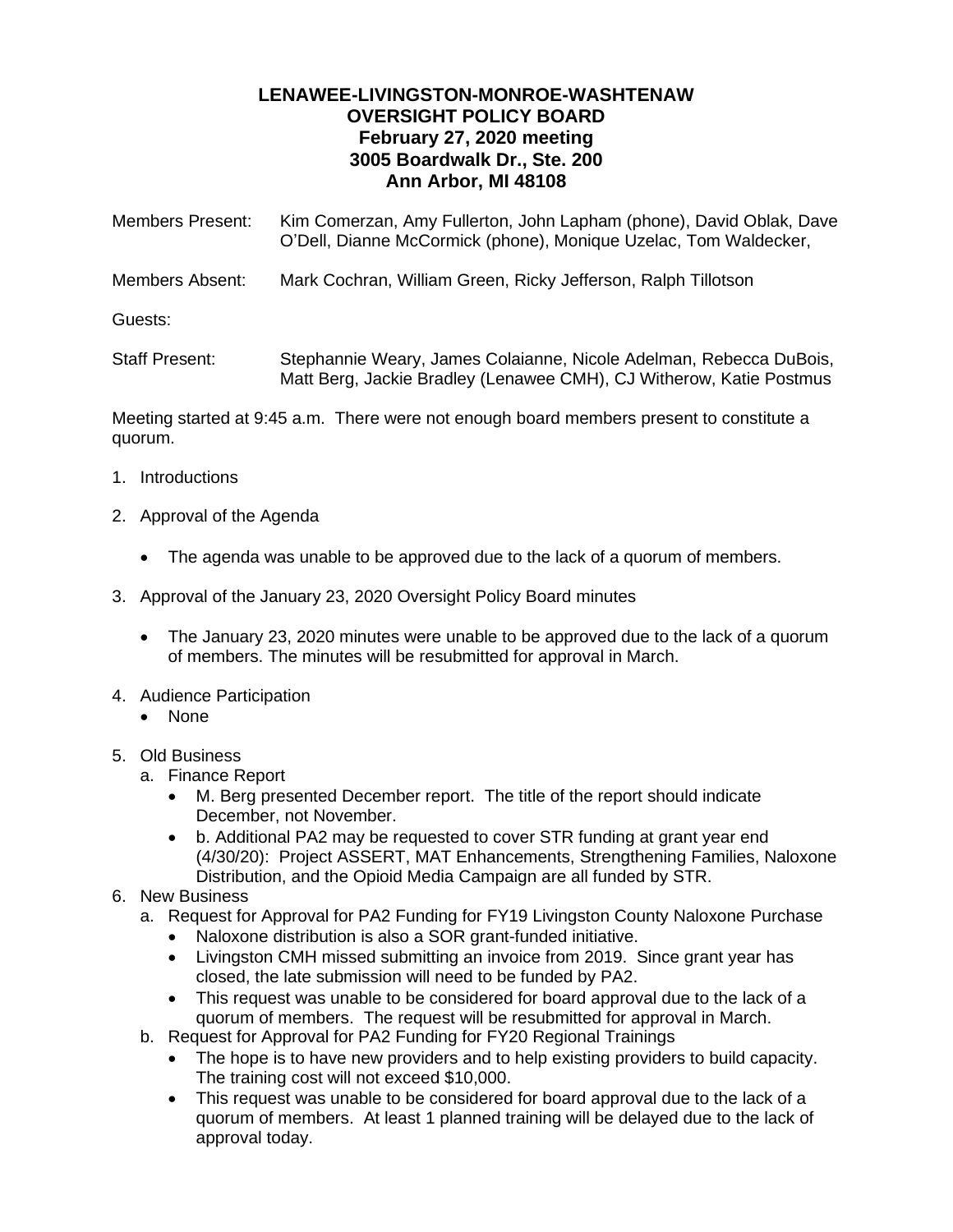- The request will be resubmitted for approval in March.
- c. Request for Approval for PA2 funding for FY20 Monroe Access Coverage
	- Monroe no longer shares an Access staff with the PIHP. The position and function are completely in-house at Monroe.
	- This request was unable to be considered for board approval due to the lack of a quorum of members. The request will be resubmitted for approval in March.
- d. Review Membership and Appointment to Regional Board
	- Charles Coleman stepped down from the OPB, which also means he has stepped down from Regional Board position.
	- J. Colaianne will put OPB membership on the next ROC agenda, as all open positions are CMH appointments.
	- People in recovery are needed for the OPB.
	- OPB suggested presenting it as "you're missing a voice on this board."
	- T. Waldecker suggested that Al-Anon clubs be approached for possible candidates for membership.
	- The OPB representation to the Regional Board position must be someone in recovery.
- 7. Report from Regional Board
	- J. Colaianne reported that the Region Board had a lot of discussion around the state redesign at the recent meeting.
	- PIHPs have a lot of concern around the SUD aspect, which doesn't seem to have been fully fleshed out or considered yet in the redesign discussions.
	- PIHP directors are hoping to interject experience and ideas into the plan. The 10 PIHP directors submitted a letter requesting to contribute to the redesign discussion.

## 8. SUD Director Updates

- a. RFP Process
	- OPB reviewed the RFP process/timeline last month. The timeline remains on track. The RFP will be posted on MITN on 4/16. The mandatory bidders' conference will take place on 4/24. Staff is currently working on refining the RFP to get the best quality services.
	- An RFQ for DYTUR will also be released.
	- The goal is to have all bids back by 5/29. OPB membership may be needed to read the proposals. There is a reader training.
	- Staff is also available to provide technical assistance in the bid process.
	- After prevention RFP, there will be a special initiatives RFP, which will be rebranded as strategic initiatives.
- b. MDOC Update
	- Starting 4/1/20, MDHHS will be contracting with all PIHPs to work with probationers and parolees, via SUD providers' access system. The region is currently working on how to train staff and update EHR.
	- MDOC will kick off the process with a referral for service and a release to access consumer charts.
	- The PIHP will be obligated to report back to MDOC when necessary, such as if someone leaves treatment early.
	- There is an existing provider network to provide services. It's unclear if the current providers will be able to meet our provider and Medicaid provider requirements.
	- Staff will continue to update OPB.
- c. GAIN Update
	- No answer on the GAIN yet (assessment tool being required by the state).
	- OROSC: Request has gone to CMS requesting to select our own assessment tool.